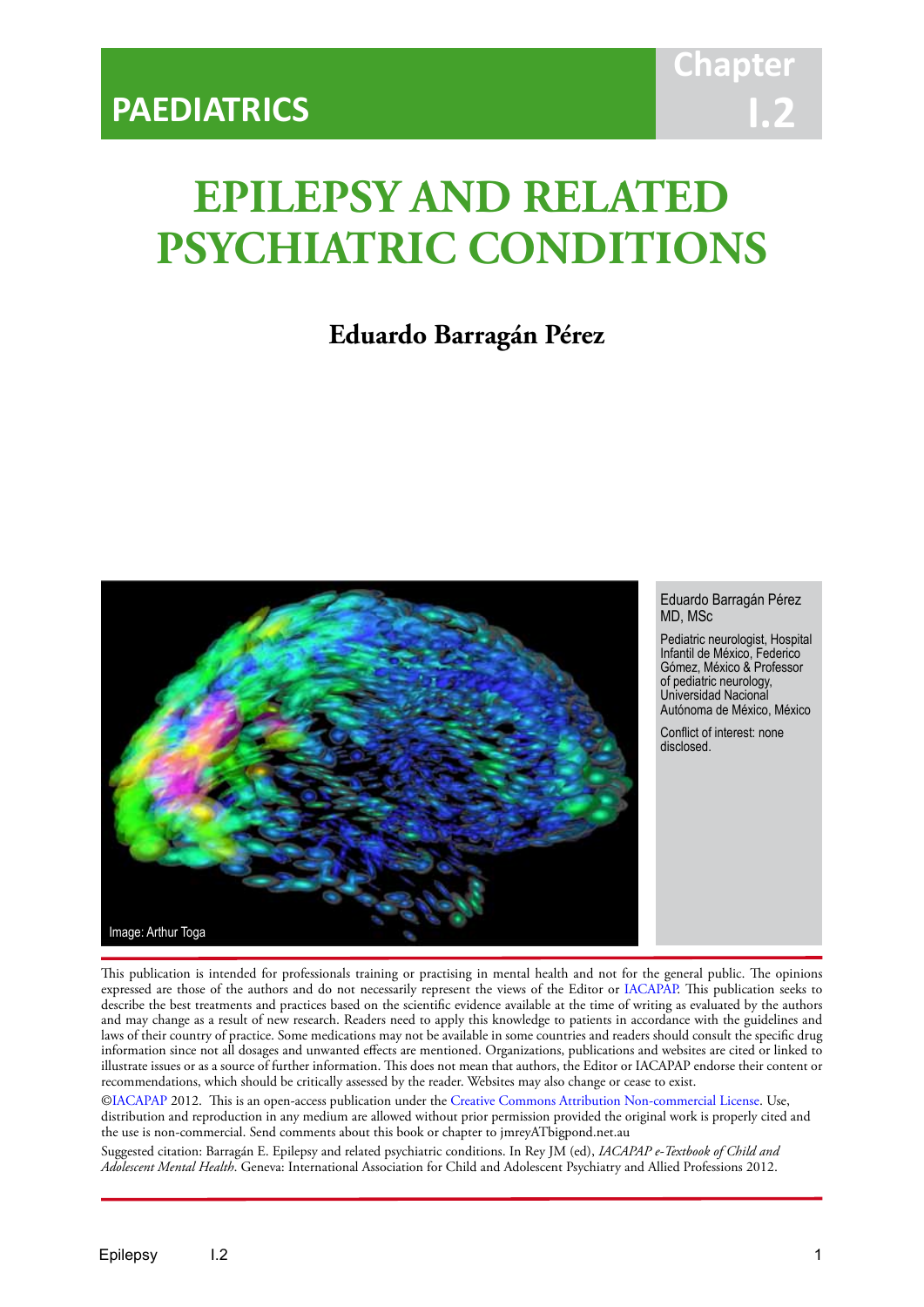F pilepsy (from the Ancient Greek ἐπιληψία (epilēpsía): *seizure*) is a group of chronic neurological disorders characterized by seizures, which are the result of abnormal, excessive or hypersynchronous neuronal activity of chronic neurological disorders characterized by seizures, which are the result of abnormal, excessive or hypersynchronous neuronal activity in the brain (Engel, 2006). Epilepsies can be classified by the:

- Etiology (e.g., idiopathic, secondary see side box)
- Characteristics of the seizures, such as absence, myoclonic, clonic, tonic, tonic-clonic, and atonic (Blume et al, 2001).
- Location in the brain where seizures originate:
	- − Partial or focal onset seizures: simple partial (consciousness is not impaired) or complex partial (psychomotor seizure). Partial seizures may generalize (secondary generalized)
	- Generalized seizures
	- Frontal, temporal lobe
- Medical syndromes of which they are a manifestation (e.g., juvenile myoclonic epilepsy, Lennox-Gastaut syndrome)
- Event, if any, that triggers the seizures, such as reading or music.

Epilepsy is a worldwide problem that affects between 2% and 3% of the population, 75% of the cases begin before adolescence. Epilepsy can be caused by genetic, structural, metabolic or unknown factors. Among the structural factors, the most common causes in developing countries are infectious and parasitic diseases (especially neurocysticercosis), perinatal brain damage, vascular disease, and head trauma – all preventable (Barragan, 2004). The prognosis of epilepsy depends on the etiology of the illness as well as on early and sustained treatment. It is estimated that up to 70% of people with epilepsy can live normal lives if they receive proper care.

Epilepsy accounts for 0.5% of the global burden of disease, measured in disability adjusted life years (DALYs), with 80% of that burden corresponding to the developing countries; this illness accounts for 0.7% of the regional (Latin-American) burden of disease. There are no significant gender differences and the highest burden (2.8%) is found in the 5-14 age group.

The global incidence, prevalence, and mortality of epilepsy are not uniform, depending on several factors. Developing and developed countries have geographic, economic and social differences. The prevalence and incidence of epilepsy are higher in developing countries than in developed ones. However, within developing countries – even given the high incidence of epilepsy – the prevalence is relatively low, which may be due to high mortality of people with epilepsy. Prognosis in developing countries seems similar to that in developed ones. Because phenobarbital, carbamazepine and phenytoin are available and inexpensive, they are the drugs most often used in developing countries but they produce more psychiatric side effects. The most cost-effective way to decrease the treatment gap in developing countries would be to deliver epilepsy services through primary health care. All these issues have an impact on the existence of higher psychiatric comorbidity in developing countries.

# **EPILEPSY AND PSYCHIATRIC DISORDER**

Mood, anxiety, psychosis, attention deficit hyperactivity disorder (ADHD) and autism are relatively frequent comorbidities of epilepsy. Traditionally, these

# **Seizure types**

#### Idiopathic (primary)

- Seizures start during childhood or adolescence
- Genetic origen
- Good respond to pharmacological treatment
- Good prognosis,
- No brain damage

# Symptomatic (secondary)

- Seizures start at any age
- Multiple etiology
- **Uncertain** pharmacological response
- Variable prognosis
- Usually brain damage



Click on the picture to view a short video explaining epilepsy and its types (10:42)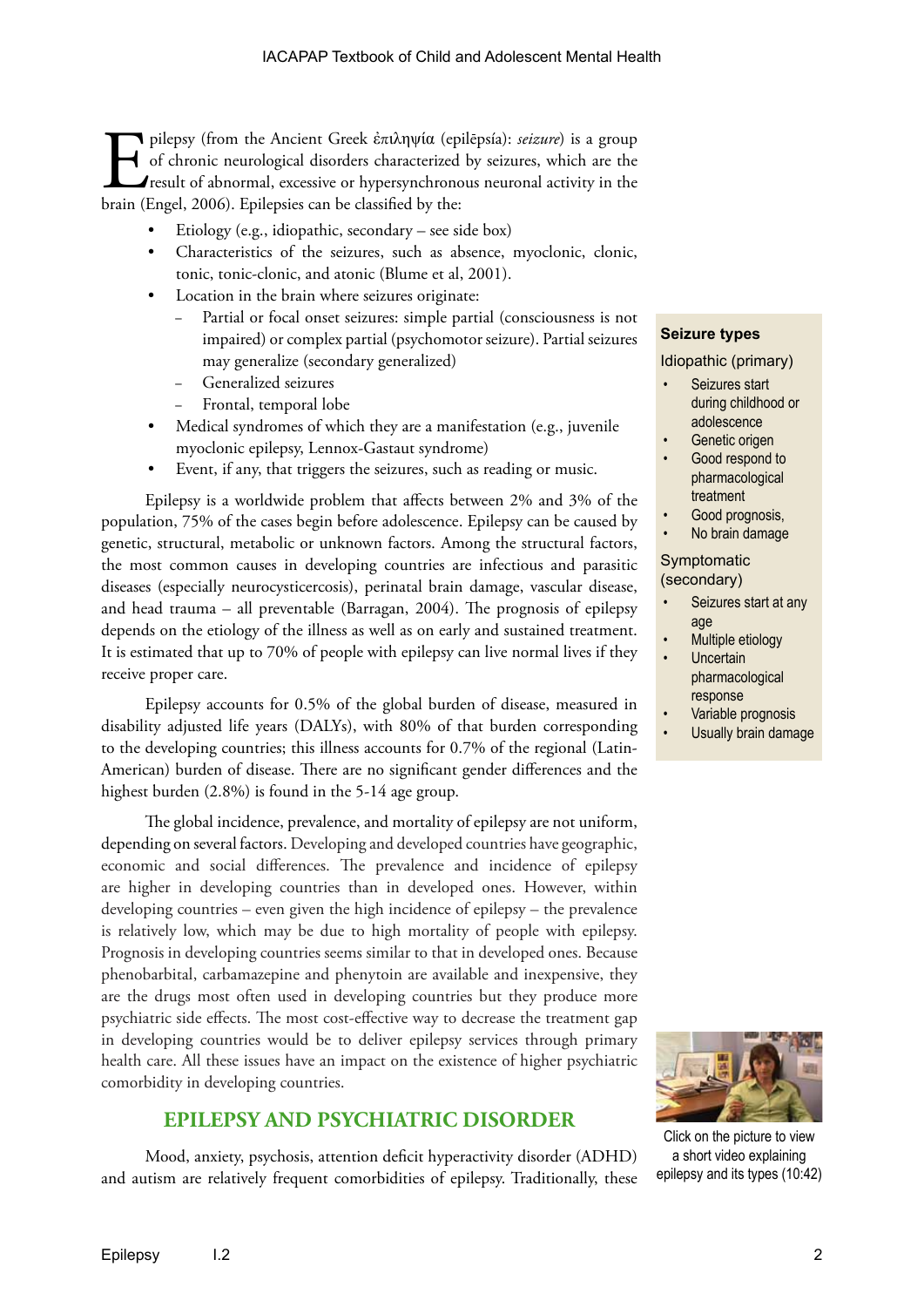| Table I.2.1<br>Prevalence of selected psychiatric disorders in young<br>people suffering from epilepsy and in the general population |                        |                               |  |  |
|--------------------------------------------------------------------------------------------------------------------------------------|------------------------|-------------------------------|--|--|
|                                                                                                                                      | Epilepsy sufferers (%) | <b>General Population (%)</b> |  |  |
| Depression                                                                                                                           | $11 - 60$              | $12 - 15$                     |  |  |
| Anxiety                                                                                                                              | 19-45                  | $2.5 - 6.5$                   |  |  |
| Psychosis                                                                                                                            | $2 - 8$                | $0.5 - 0.7$                   |  |  |
| ADHD                                                                                                                                 | 25-30                  | $2 - 10$                      |  |  |

**Table I.2.1 Prevalence of selected psychiatric disorders in young** 

psychiatric conditions were considered to be complications of the seizure disorder but a bidirectional relationship has now been demonstrated (Gaitatzis et al, 2004). Therefore, not only are patients with epilepsy at greater risk of developing these psychiatric disorders but patients with mood, attention deficit disorders and autism have a significantly greater risk of developing epilepsy also (Barragán & Hernandez, 2005). These bidirectional relationships suggest the existence of common pathogenic mechanisms operating in epilepsy and the major psychiatric disorders. An alternative explanation is that both epilepsy and psychiatric illness are the result of an underlying structural brain abnormality. Thus, identification of the underlying pathogenic mechanisms may shed light on the neurobiological bases of these disorders.

The existence of comorbid psychiatric disorders has a significative impact on the treatment of epilepsy (Kessler et al, 1994; Bijl et al, 1998). Epidemiological studies show that psychiatric disorders are more prevalent among people with epilepsy than in the general population (Davies et al, 2003; Devisnky, 2003) as shown in Table I.2.1. Prevalence rates in studies using ICD codes from administrative data (Bredkjaer, 1997; Gaitatzis, 2004) are highly variable due to unreliability of the recordings. Studies using structured interviews find even higher rates. However, prevalence of psychiatric conditions in clinic-based studies may be higher than in the general population because samples are biased toward individuals seeking medical attention (i.e., sicker). In summary, psychiatric comorbidity in epilepsy is high regardless of the ascertainment method used.

The presence of comorbid disorders also impacts on the response to antiepileptic drugs, particularly due to side effects, and on the quality of life of these patients. For example, a study by Tellez-Zenteno et al (2007) found that one third of patients with epilepsy had depression or anxiety, one in four had suicidal ideas and almost half had problems with attention or cognition.

# **Significance of the association between epilepsy and psychiatric disorder**

There are several explanations for this association:

- 1. The comorbid psychiatric disorder is the result of an increase in psychosocial problems (e.g., stigma, impairment) associated with epilepsy
- 2. Repeated seizures actually increase the vulnerability for psychiatric disorder
- 3. Psychiatric disorder increases vulnerability for epilepsy



The modern medical era of epilepsy began with three English neurologists: John Hughlings Jackson (pictured), Russell Reynolds, and Sir William Richard Gowers. In a seminal study, Jackson (1835-1911) defined a seizure as "an occasional, an excessive, and a disorderly discharge of nerve tissue on muscles." He also recognized that seizures can alter consciousness, sensation and behavior. Two independent teams of chemists created phenobarbital, which was marketed in 1912 by Bayer under the brand name of Luminal. Phenobarbital is the oldest antiepileptic drug and is still in clinical use.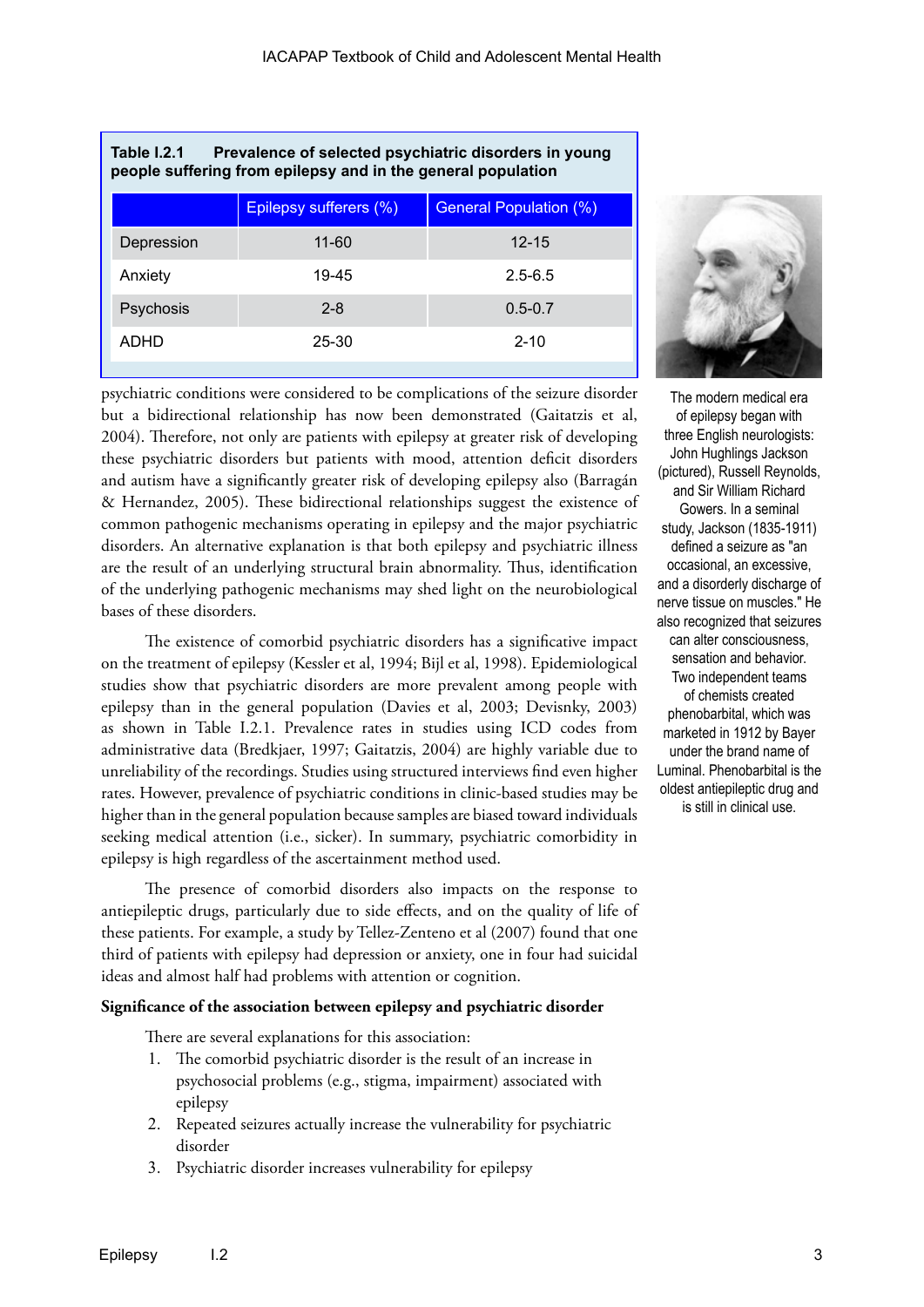4. Both epilepsy and psychiatric conditions are caused by a brain abnormality

Epidemiologic studies suggest that a previous history of depression may increase the risk of epilepsy (four to seven fold), while the presence of epilepsy increases the risk of developing depression (five to 25 fold) (Kanner, 2005). This data suggest a bi-directional relationship between the two diseases. Other psychiatric disorders such as ADHD increase the risk of epilepsy 3.7 fold. A study in Wisconsin including 53 children with newly diagnosed idiopathic epilepsy using structured interviews showed that one quarter had a depressive disorder before the onset of the seizures, one quarter an anxiety disorder and one quarter ADHD.

# **Psychiatric comorbidity**

# *Depression*

Using DSM-IV criteria, the lifetime prevalence of depression ranges from 12% to 16% and 1-year prevalence is about 5%. Mood disorders are the most common psychiatric conditions found in people with epilepsy. For example, Grabowska-Gryzb et al (2006) found a prevalence of depression of 49.5% in 203 patients with intractable epilepsy. Rates are highest in populations with intractable epilepsy (40%-60%) but are still high in people with epilepsy in the general population (about 20%). The timely identification and treatment of depression in epilepsy is increasingly recognized as an area requiring attention (Davies et al, 2003).

# *Anxiety*

Lifetime prevalence of anxiety disorders in the general population ranges from 2% to 5% (Hunt et al, 2002). In people with epilepsy, prevalence ranges from 11% to 15%. Tellez-Zenteno et al (2005) reported a lifetime prevalence of 13% in a Canadian general population study in adolescents using structured psychiatric interviews. Anxiety disorders seem to be more common in patients with intractable epilepsy. Regrettably, depression and anxiety do not seem to lessen in patients with intractable epilepsy who underwent surgery for epilepsy.

# *Psychosis*

The prevalence of psychosis in the general population ranges between 1% and 2% (Johns & van Os, 2001). Psychotic symptoms in people with epilepsy may be ictal (they occur during the seizure, e.g., complex partial seizure), postictal (after having a seizure), or chronic interictal (Table I.2.2). Prevalence of interictal psychosis in non-selected epilepsy population studies varies from 3.1% to 9%. They are more frequent in adolescents but children can also show these symptoms,

# **Table I.2.2 Subcategories of epileptic psychoses**

- **• Postictal psychosis:** psychosis that follows immediately after one or multiple seizures (mostly complex partial or secondarily generalized), occurring within one week of the last seizure
- **• Acute interictal psychosis:** psychosis that develops when seizures have ceased or reduced significantly in frequency (alternative psychosis) or when seizures are unrelated to a recent increase in seizure activity
- **Chronic epileptic psychosis:** a psychotic state lasting more than six months in patients with epilepsy.



Hans Berger, a German psychiatrist, discovered that it was possible to record the electric currents generated by neurons in the brain without opening the skull, and to record them on a strip of paper, which Berger named as the electroencephalogram (EEG). This discovery opened the door for a quantum leap on epilepsy diagnosis and research.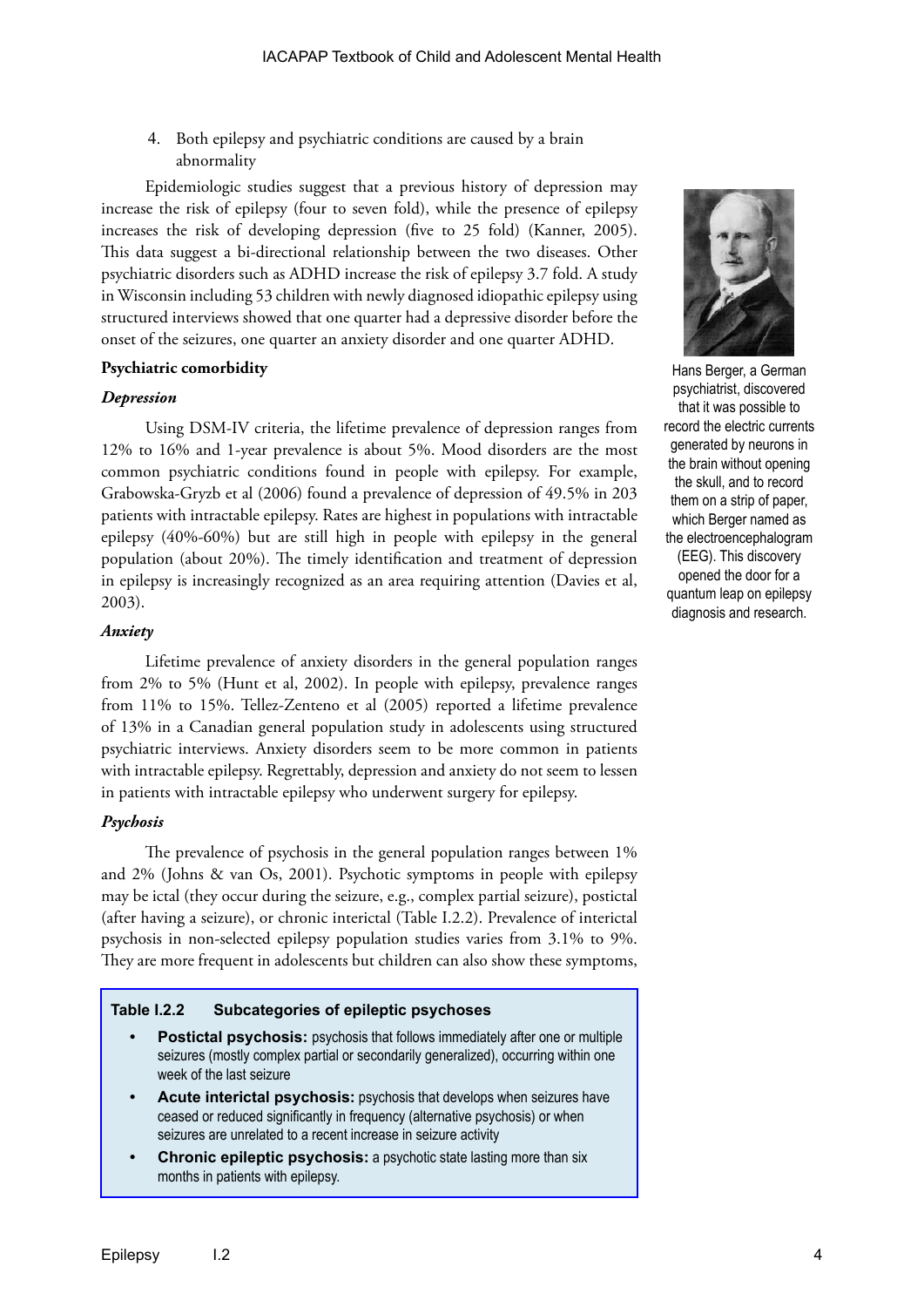especially children with partial complex seizures. In studies of patients with temporal lobe or refractory epilepsy, prevalence ranges from 10% to 19%, which is almost double that found in non-selected epilepsy populations (Taylor, 1972). In children, it is important to highlight that some antiepileptic drugs can trigger psychotic symptoms (e.g., topiramate, levetiracetam and phenobarbital).

By contrast, the overwhelming majority of individuals with epilepsy never experience psychotic episodes, which leads to the long disputed question of whether there is a relationship between epilepsy and psychosis (Tadokoro et al, 2007). In cases of interictal psychosis, mostly in temporal lobe epilepsy, there is a long interval (greater than 10 years since the first seizure) until the onset of psychosis. Some have suggested the link between epilepsy and psychosis is non-specific and that psychosis in patients with epilepsy occurs not as a result of the epileptic activity itself but indirectly as a sequel to non-specific damage to vulnerable parts of the brain. This contrasts with Landot's (1953) view of psychosis as the result of a paradoxical normalization of the electroencephalogram in patients with epilepsy.

# *ADHD*

Comorbidity with ADHD is common – it occurs in as many as 30% to 50% of patients – and may cause serious social and academic impairment (Barragán at al, 2005). The association is independent of epilepsy syndrome, seizure type, age of epilepsy onset and etiology of seizures. Pharmacologic intervention in patients with epilepsy and ADHD is particularly challenging due to the potential risk for the exacerbation of seizures by the ADHD medication. Treatment of ADHD has traditionally relied on the use of psychostimulants such as methylphenidate. Unfortunately, side effects like the possibility of increasing seizure threshold and the number of seizures limit stimulant use. Atomoxetine has shown to be effective for ADHD symptoms, does not worsen seizures and is generally well tolerated. The main side effects of atomoxetine are decreased appetite, headaches, nausea and weight changes (Barrágan & Hernández, 2005). There are no interactions between antiepileptic drugs and ADHD medications.

# **SYNDROMES, SEIZURES, DRUGS AND MOOD**

There has been considerable debate − still unresolved − as to the association between a particular type of epilepsy and depression. People with epilepsy resulting from lesions in the temporal lobe are more likely to have intractable seizures, and they are also more likely to take a larger variety of medications than those with temporal epilepsy without lesions. Overall, studies have shown that patients with temporal lobe epilepsy are more prone to depression, particularly those with temporal lobe epilepsy who had mesial temporal sclerosis. In general, there is agreement that patients with complex partial seizures (the more frequent type of seizures in temporal lobe epilepsy) are more likely to have a depressive disorder.

# **Antiepileptic drugs and depression**

Interest on the role of antiepileptic drugs in precipitating depression has grown following the introduction of the new antiepileptic compounds (Mula & Sandeer, 2007), resulting in a revival of the concept of *forced normalization*. The antiepileptic drugs more often associated with this effect seem to be those which act at the benzodiazepine-GABA receptor complex (e.g., tiagabine, topiramate, vigabatrin, carbamazepine and valproate). It is not rare to see mood changes

# **Do antiepileptic drugs exacerbate or even induce ADHD symptoms?**

- Barbiturates and specifically phenobarbital may induce hyperactivity especially in toddlers
- Valproate may induce irritability in newly diagnosed children
- Lamotrigine may induce hyperactivity in the developmentally disabled
- Levetiracetam may induce hostility
- Topiramate may induce both slowing and hyperactivity.



Click on the picture to view a short video about how epilepsy is diagnosed (4:30)

# **Forced normalization**

A hypothesized phenomenon by which the sudden cessation of seizures in people with intractable epilepsy would be followed by the development of psychiatric symptoms – usually psychotic, but depression is also reported.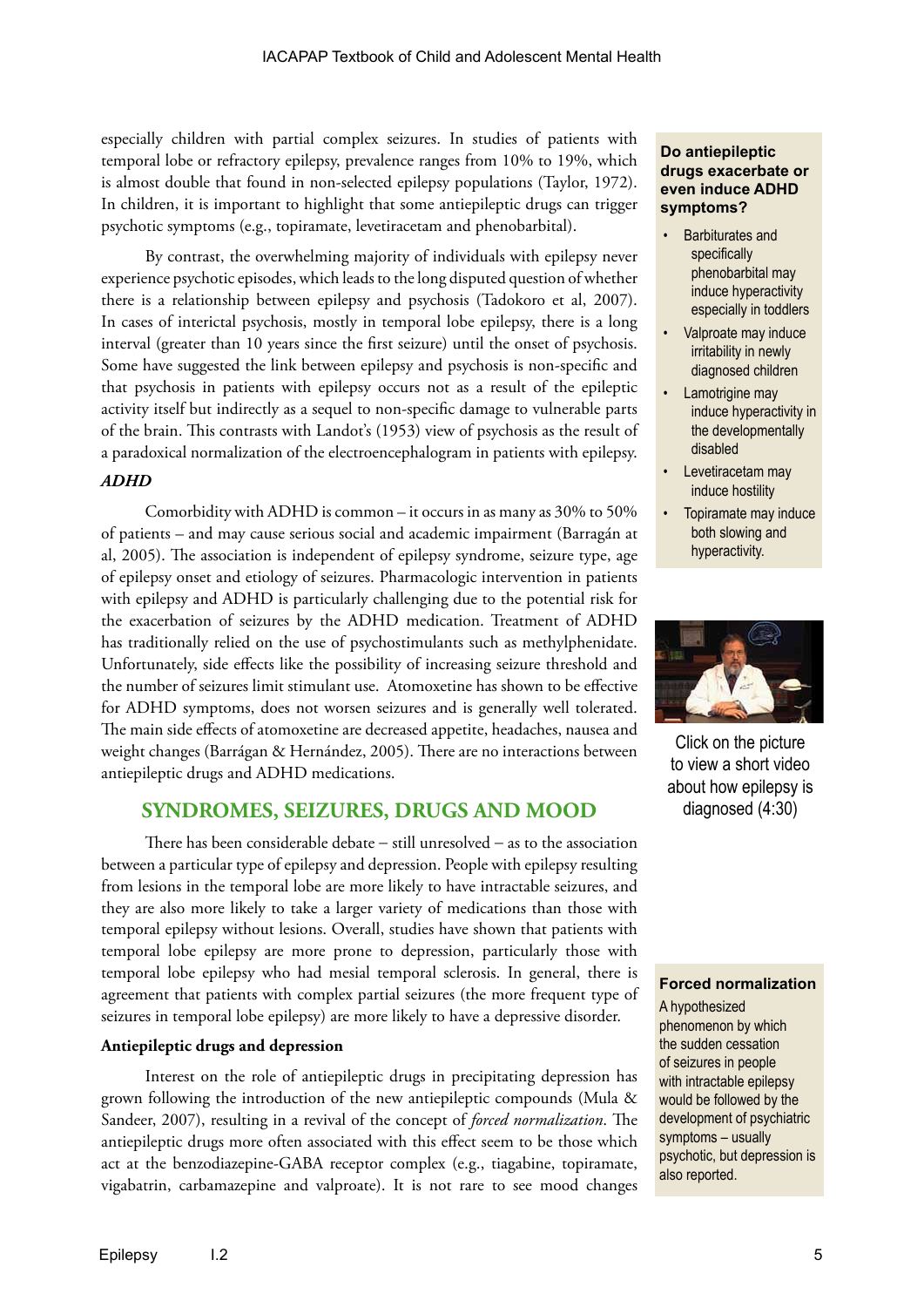

in children when they take these medications, even at low doses, especially in those with temporal lobe epilepsy. Anecdotal evidence (case reports) suggest that levetiracetam can often cause mood symptoms (depression, irritability) as well as disruptive behavior, which can be ameliorated with a combination of vitamin B6 and B12. There may also be interactions between antidepressant medications and antiepileptic drugs. This largely depends on liver metabolism, thus it is important to know where medications are metabolized and whether they induce or inhibit the metabolism of other medications (see Table I.2.3). Antidepressants may

| Table I.2.3<br>Interactions of antiepileptic drugs with liver enzymes |                    |                   |                 |  |
|-----------------------------------------------------------------------|--------------------|-------------------|-----------------|--|
| <b>Antiepileptic Drug</b>                                             | <b>Induction</b>   | <b>Inhibition</b> | <b>Enzymes</b>  |  |
| Carbamazepine                                                         | $\checkmark$ (95%) |                   | CYP3A4          |  |
| Phenobarbital                                                         | $\checkmark$ (75%) |                   |                 |  |
| Phenytoin                                                             | √(90%)             |                   | CYP2C19; CYP2C9 |  |
| Primidone                                                             | $\checkmark$ (50%) |                   |                 |  |
| Felbamate                                                             | $\checkmark$ (50%) |                   | CYP3A4          |  |
| Lamotrigine                                                           | √(90%)             |                   | UGT (weak)      |  |
| Oxcarbazepine                                                         | ← $(45%)$          |                   | CYP3A4          |  |
| Topiramate                                                            | $(40\%)$           |                   | CYP3A4          |  |
| Felbamate                                                             |                    |                   | CYP2C19         |  |
| Oxcarbazepine                                                         |                    |                   | CYP2C19 (weak)  |  |
| Topiramate                                                            |                    |                   | CYP2C19         |  |
| valproate                                                             |                    |                   | CYP2C19, UGT    |  |
| Gabapentin                                                            |                    |                   |                 |  |
| Levetiracetam                                                         |                    |                   | Without hepatic |  |
| Pregabalin                                                            |                    |                   | interaction     |  |
| Topiramate (<200 mg/day)                                              |                    |                   |                 |  |
| Vigabatrin                                                            |                    |                   |                 |  |

EEG recording of an absence lasting 3 seconds

# **Antiepileptic medications**

# Older drugs

- **Benzodiacepines**
- Carbamazepine
- Clobazam
- **Phenobarbital**
- **Phenytoin**
- **Primidone**
- **Valproate**

#### Newer drugs

- Felbamate
- **Gabapentin**
- Lamotrigine
- **Levetiracetam**
- **Oxcarbazepine**
- **Pregabalin**
- **Topiramate**
- **Vigabatrin**
- Zonizamide

Г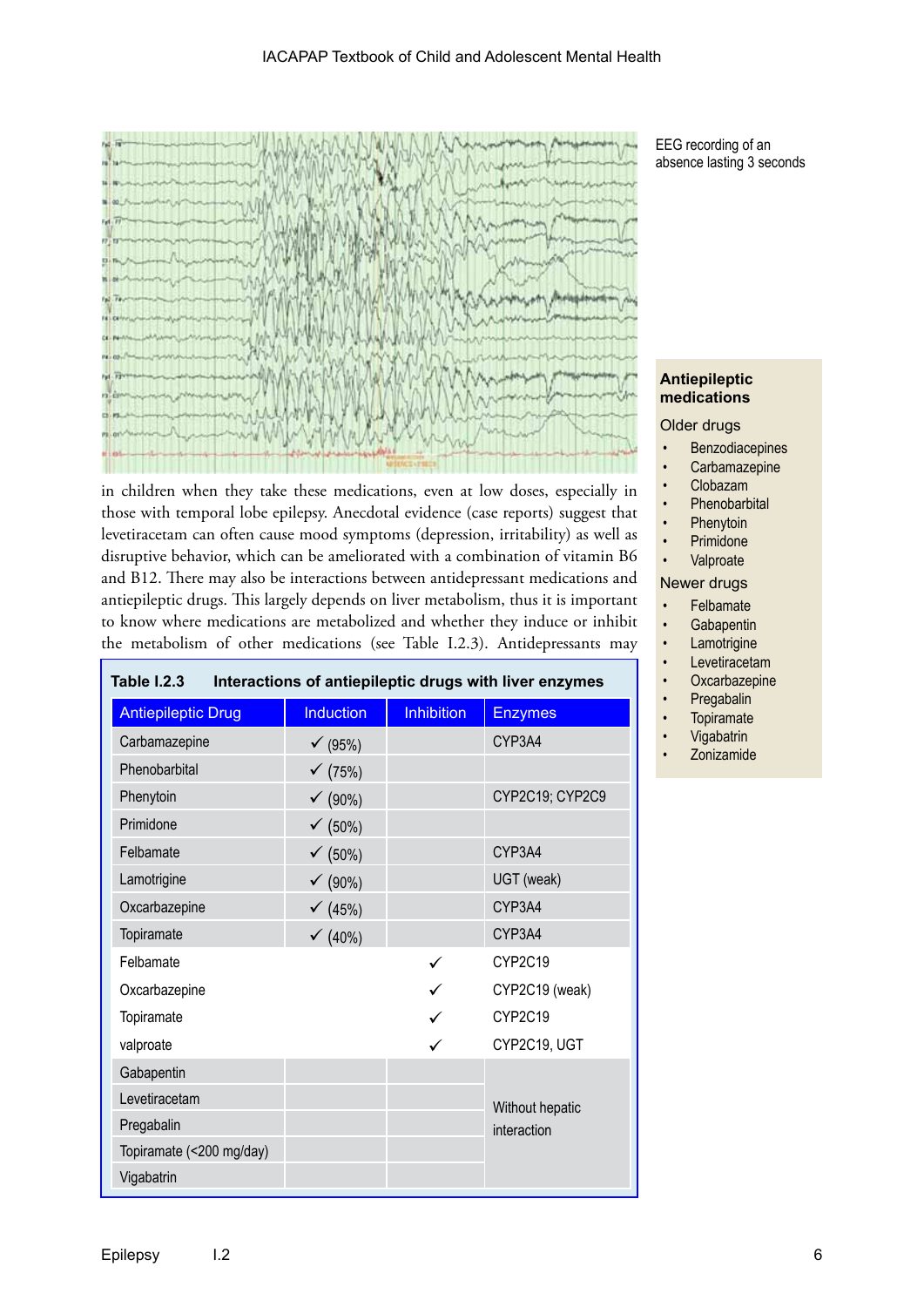# **Table I.2.4 Common psychiatric medications and their effect on seizures.**

Increase the risk of seizures:

- High risk: bupropion, clomipramine, chlorpromazine, clozapine
- Intermediate risk: tricyclic antidepressants, venlafaxine, thioridazine, olanzapine, quetiapine
- Low risk: fluoxetine, sertraline, paroxetine, trazodone, haloperidol, risperidone.

increase the risk of seizures (Mula et al, 2004). Table I.2.4 lists common psychiatric medications and their effect on seizures.

# **BEHAVIOR PROBLEMS**

Epidemiologic studies have consistently shown that children with epilepsy have higher rates of behavior problems than children with other chronic physical conditions. It is not clear when these problems begin but it is commonly assumed that they start after epilepsy is diagnosed. The reasons for these behavior problems are not well understood either. Presumed causes include:

- The effect of the seizures themselves
- Effects of medication
- Poor child and family adaptation to the illness, and
- Neurologic dysfunction that brings about both seizures and behavior problems.

With few exceptions, studies investigating behavior problems have been conducted on children who had suffered from epilepsy for many years. This makes it difficult to separate preexisting causes of behavior problems from those related to living with chronic epilepsy.

Hoare and Kerley (1991) compared psychiatric disturbance across several small groups of children. Children with new-onset epilepsy were diagnosed and treatment was initiated within three months before data collection. They found that 24% of the children either had behavior problems in the clinical range or were at risk for such; children with new-onset epilepsy had higher mean total behavior problems scores than children who had no further seizures. They hypothesized that central nervous system dysfunction might be a causal factor in both seizures and behavior problems.

If high rates of behavior problems before the first recognized seizure were to be found, then behavior problems could not be attributed to side effects of medication or to a negative emotional response to epilepsy, such as concerns about stigma. The percentage of children with previously unrecognized seizures who had behavioral problems in the clinical range (34.2%) is similar to the rate of psychiatric disturbance found in children with a brain disorder (including seizures) in the Isle of Wight study (34.3%). This finding of higher rates of behavior problems at the time of onset of seizures in children who had unrecognized epilepsy is consistent with Aicardi and Ohtahara's (2002) hypothesis that epilepsy can be a pervasive condition in children.

Thus, emotional and behavioral disturbances are common among children with epilepsy and can cause serious social and academic impairment with longterm effects. Management of the behavioral problem of these children is similar

# **Types of aggravation of seizures**

- Re-occurrence of seizures in previously controlled patients
- Increase in the frequency or severity of pre-existing seizures
- Emergence of a new type of seizure or status epilepticus.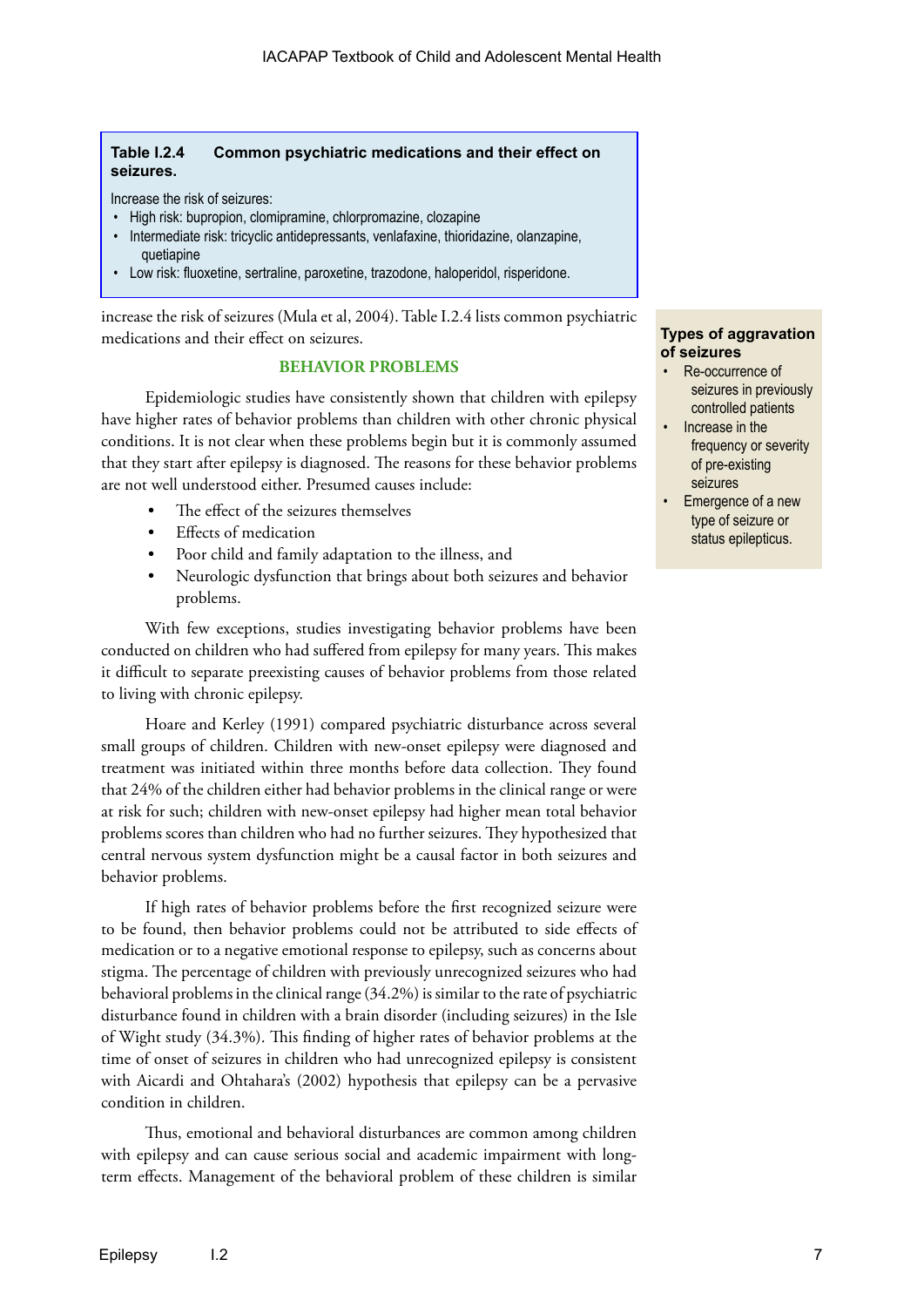to that of children without epilepsy (e.g., psychoeducation, parent management training, CBT and medication). Pharmacologic intervention in patients with epilepsy and disruptive behaviors is particularly challenging due to the potential risk for exacerbation of seizures by the medication. So far, very few data exist on the efficacy and safety of typical and atypical neuroleptic medications in epileptic children. Moreover, despite the apparent consensus among physicians, no conclusive data exist on whether commonly used psychotropic drugs such as SSRIs and tricyclic antidepressants worsen seizures (see Table I.2.4), but they need to be used with caution. Antipsychotics, such as risperidone and olanzapine, and methylphenidate can be safely used in patients with epilepsy.

Most of the available information on the use of neuroleptic medications in epileptic children comes from older reports using first generation neuroleptics, such as thioridazine and haloperidol. Although effective in reducing disruptive behaviors, nowadays these drugs are prescribed less frequently because of adverse effects, both neurological and cardiovascular (thioridazine, for example, is no longer available in some countries). Second generation neuroleptic drugs such as risperidone and olanzapine cause fewer extrapyramidal symptoms. Risperidone, and sometimes olanzapine, has been shown to be very efficacious in diminishing behavioral disturbance in developmentally disabled children in the short term, in those with autism and pervasive developmental disorder as well as in patients with epilepsy, without an increase in the number of seizures (Barragán et al, 2005).

# **SLEEP AND EPILEPSY**

Since Aristotle and Hippocrates noted the occurrence of epileptic seizures during sleep, the relationship between sleep and epilepsy has intrigued physicians and researchers. Sleep is an example of a physiologic state capable of modulating seizures. The influence of sleep on epilepsy is supported by the observation that in specific epileptic syndromes seizures occur exclusively or primarily during nonrapid eye movement (NREM) sleep. In almost all epileptic syndromes, interictal epileptiform discharges are more prevalent during NREM sleep and less prevalent during rapid eye movement (REM) sleep.

The proportion of patients who have seizures that occur exclusively or predominantly during sleep ranges from 7.5% to 45% in several series studying sleep-related epilepsy. This wide variation may reflect differences among patient populations, with seizures more likely to occur during sleep in certain epileptic syndromes. Frontal lobe seizures are more common during sleep and temporal lobe seizures more common during wakefulness (Commission on Classification and Terminology of the International League Against Epilepsy, 1989). Herman and coworkers (2000) analyzed 613 seizures in 133 patients with partial seizures who underwent video-EEG monitoring finding that 43% began during sleep, the majority during stages 1 and 2 NREM sleep and none during REM sleep.

As the clinical manifestations of *nocturnal frontal lobe seizures* often include prominent tonic or motor manifestations, they are more likely to be noticed by the patient or family than complex partial seizures of temporal lobe origin – complex partial seizures that begin focally and impair consciousness are the predominant seizure type in temporal lobe epilepsy. However, the brevity, the minimal or lack of postictal confusion, the apparently psychogenic features (such as kicking, thrashing and vocalizations), and the frequently normal interictal and ictal recordings may



Click on the picture to access the NICE guidance on the diagnosis and management of the epilepsies in adults and children.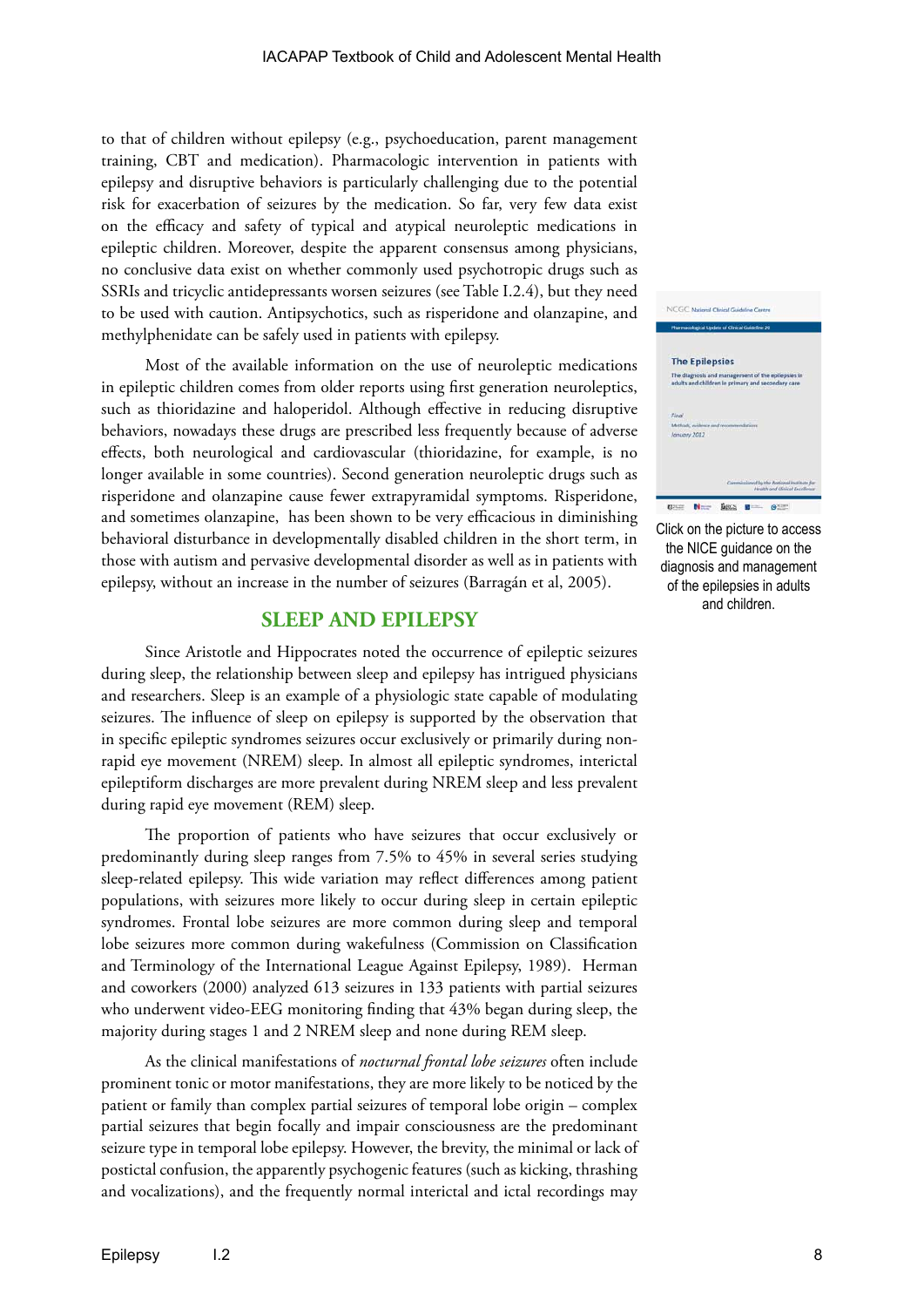complicate diagnosis. Nocturnal seizures may suggest diagnoses of sleep terrors, REM sleep behavior disorder, psychogenic spells, or nocturnal paroxysmal dystonia.

*Seizures originating in the sensorimotor area* may be mistaken for psychogenic spells because of thrashing behavior, preservation of consciousness, absence of postictal confusion, and absence of interictal or ictal EEG activity. Diagnostic features supporting sensorimotor area seizures include (1) short duration (less than 30 seconds to a minute), (2) stereotyped nature, (3) tendency to occur predominantly or exclusively during sleep, and (4) tonic contraction of the arms in abduction. Psychogenic spells usually are of longer duration (one to several minutes), are nonstereotypic, and occur when the patient is awake or drowsy.

*Nocturnal paroxysmal dystonia.* This syndrome, initially termed hypnogenic paroxysmal dystonia and subsequently, nocturnal paroxysmal dystonia, is characterized by brief (15-45 seconds) stereotyped motor attacks consisting of dystonic posturing, ballistic or choreic dyskinesias and vocalizations during NREM sleep without clear ictal or interictal EEG changes.

#### **Differential diagnosis**

The differentiation of nocturnal seizures from non-epileptic spells during sleep can be challenging. First, in partial seizures occurring during wakefulness, patients may report postictal confusion or recall the beginning of a seizure (aura) that precedes loss of consciousness. These elements of the history support the diagnosis of epilepsy and frequently are absent in seizures occurring during sleep. Second, nocturnal events may not be observed properly. Bed partners may not be present or, if present, may not be fully awake and coherent. Complex partial seizures of temporal lobe origin in particular may lack vigorous motor activity and may fail to wake the bed partner. Third, a variety of sleep disorders are characterized by vigorous movements and behaviors that mimic seizures. Finally, certain types of seizures, particularly those of frontal lobe origin, are manifested by bizarre movements suggestive of a psychiatric disorder, including kicking, thrashing, and vocalizations. These epilepsies may be associated with normal ictal and interictal EEGs and normal imaging studies, making definitive diagnosis difficult.

### **Arousal disorders**

NREM arousal disorders include a spectrum of confusional arousals, somnambulism (sleepwalking), and night terrors. These three disorders share the following features:

- They usually arise from NREM sleep stages 3 or 4 and, therefore, occur preferentially in the first third of the sleep cycle
- They are more common in childhood, and
- There is often a positive family history, suggesting a genetic component.

Broughton (1968) contrasted *confusional arousals* – characterized by body movement, autonomic activation, mental confusion and disorientation, and fragmentary recall of dreams – with the nightmares of REM sleep (in which subjects became lucid almost immediately and usually recall dreaming).

*Somnambulism* is a related NREM arousal disorder in which patients may wander out of the bedroom or house during confusional episodes. *Night terrors* begin with an intense scream followed by vigorous motor activity. Children often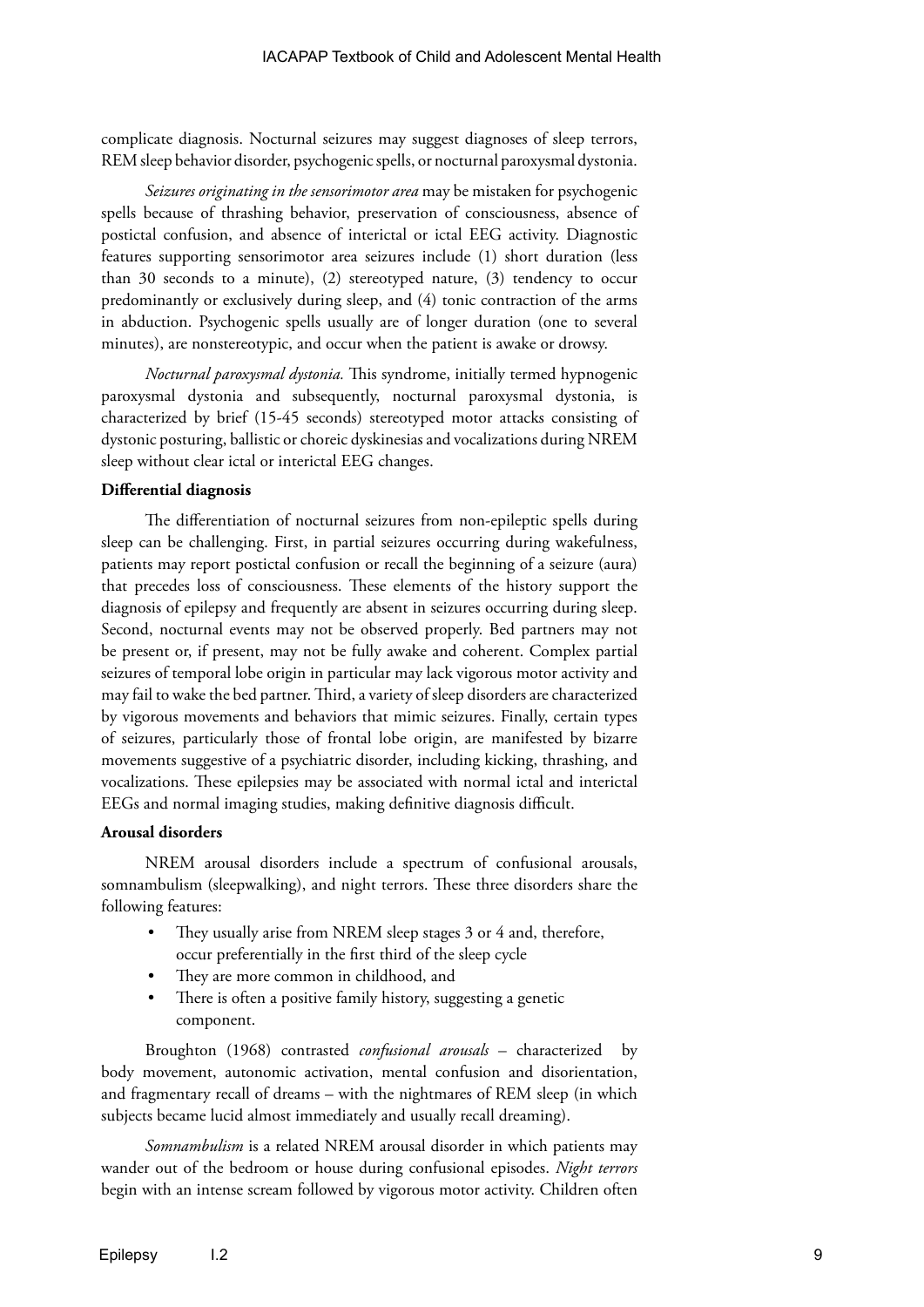are inconsolable and completely amnestic for the event. The subject appears to be awake but is unable to perceive the environment. If mental activity preceding the event is recalled, the images are simple (e.g., face, animal, or fire) compared with the complex plots of REM nightmares. Patients often report an oppressive feeling, such as being locked up in a tomb, or having rocks piled on their chests. Intense autonomic activation results in diaphoresis, mydriasis, tachycardia, hypertension, and tachypnea. In contrast to seizures, NREM arousal disorders are less stereotyped and commonly occur in the first third of the night. Patients with REM-sleep behavior disorders often present with vigorous motor activity during sleep and may injure themselves or their bed partners.

# **Sleep-related movement disorders**

Movement disorders occurring during sleep that may resemble seizures include periodic limb movements, sleep-onset myoclonus, bruxism, and rhythmic movement disorder.

- *• Periodic limb movements* in sleep may result in vigorous kicking or thrashing. A history of restless legs syndrome is commonly elicited. In contrast to seizures, periodic limb movements occur at periodic intervals (usually every 20 to 40 seconds) and involve a characteristic flexion of the leg, although the upper extremities occasionally may be involved.
- *• Sleep-onset myoclonus*, also known as sleep starts, sleep jerks, or hypnic jerks, is a normal physiologic event occurring at the transition from wakefulness to sleep, often associated with sensory phenomena, including a sensation of falling. In contrast to myoclonic seizures, sleep-onset myoclonus is limited to the onset of sleep.
- *Bruxism*, stereotyped teeth grinding resembling the rhythmic jaw movements of epilepsy, may lead to excessive tooth wear, which does not occur in epilepsy.
- *• Rhythmic movement disorder*, also known as head banging or body rocking, can occur during any sleep stage. It is manifested in a variety of ways, including recurrent banging of the head while the patient is prone or rocking of the body back and forth while on hands and knees. Vocalizations may accompany the repetitive movements. Rhythmic movement disorder can occur at any age, although it is more common in children than adults and is associated with mental retardation. Although complex partial seizures, particularly those of frontal lobe origin, may include similar behaviors, bilateral body rocking is more characteristic of rhythmic movement disorder. Body rocking may also occur in psychogenic seizures.

# **Psychiatric symptoms**

Psychiatric symptoms during sleep that resemble seizures include panic attacks, post-traumatic stress disorder symptoms and psychogenic seizures. Some patients who have panic disorder present exclusively or predominantly with panic attacks that cause multiple abrupt awakenings. Symptoms on awakening include apprehension and autonomic arousal with palpitations, dizziness and trembling. In contrast with REM sleep nightmares, dreams are not recalled. In contrast with night terrors, which arise during deep NREM sleep, sleep panic attacks usually occur in the transition from NREM stages 2 to 3. Although a history of daytime panic attacks can be useful diagnostically, panic attacks may occur exclusively during sleep. An abrupt return to consciousness and autonomic arousal is more characteristic of panic disorder than of seizures, although these features may occur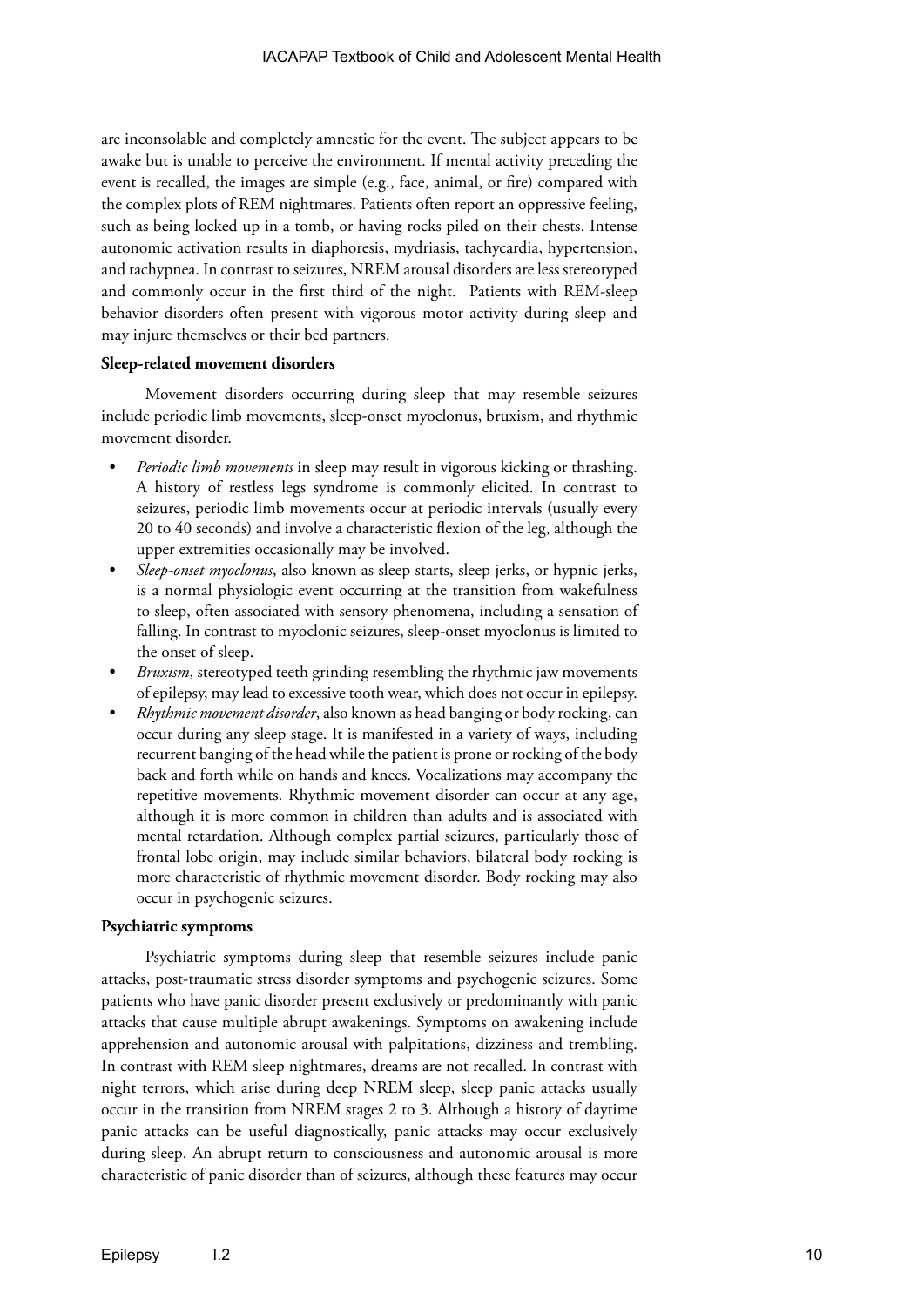in seizures. Simple partial seizures of parietal lobe origin may manifest occasionally as panic symptoms.

In post-traumatic stress disorder, repetitive rocking or head banging may occur, and the characteristic nightmares or flashbacks may arise at any stage of sleep. In contrast to seizures, patients often recall the traumatic experience. Psychogenic seizures may occur while the patient *appears to be* asleep. Diagnosis of these non-epileptic events is supported by the presence of a well-organized posterior alpha rhythm immediately before the onset of clinical changes despite the patient appearing to be asleep and the lack of ictal or postictal EEG changes. Provocative testing with suggestion may be helpful in confirming the diagnosis of psychogenic seizures.

# **QUALITY OF LIFE IN PEDIATRIC PATIENTS WITH EPILEPSY**

One Latin-American study including more than 200 patients between six and 18 years of age showed that the quality of life of these patients was fair (López-Rojas et al, 2010). Almost half of the patients felt stigmatized. Income, the number of antiepileptic drugs and their cost, school performance and stigma were the factors which influenced quality of life. This is similar to results in other regions of the world (Devinsky & Penry, 1993).

The type of seizure is important. The principal neurocognitive difference between the two types of focal epilepsy (frontal *vs* temporal) is IQ (mean IQ of 82 in frontal epilepsy and 97 in temporal epilepsy), with more impact in the working memory and visuospatial performance in children with frontal epilepsy. Patients with temporal lobe epilepsy have more problems with attention and long term memory tasks (Barragán et al, 2006).

ADHD, cognitive decline and academic performance is one of the principal mental health problems worldwide in childhood epilepsy. In another Latin-American study, important differences between countries were noted, especially in the severity of ADHD, academic performance (lower in Central American countries) and better response to treatment in countries with a better education system.

# **TREATMENT**

Most low income countries have access to the four basic antiepileptic drugs (phenobarbital, phenytoin, carbamazepine, and valproate) but only at secondary and tertiary levels of care. Ensuring supply of these four medications is essential, taking into account that seizures can be controlled with monotherapy regimens in up to 70% of cases. In 1990, the WHO determined that the average cost of treatment (with phenobarbital) could be as low as US\$ 5 per patient per year (World Health Organization, 2006). Public health services in most of these countries do not have access to the new-generation antiepileptic drugs, useful in treatment resistant cases but more expensive.

In the integrated management of people with epilepsy, consideration of psychosocial factors is essential and includes education for self-management; that is, measures and behaviors that people with epilepsy should adopt and maintain to control their illness*.* In some cases, complementary and alternative medicine



Click on the picture to view a short video about living with epilepsy (4:21).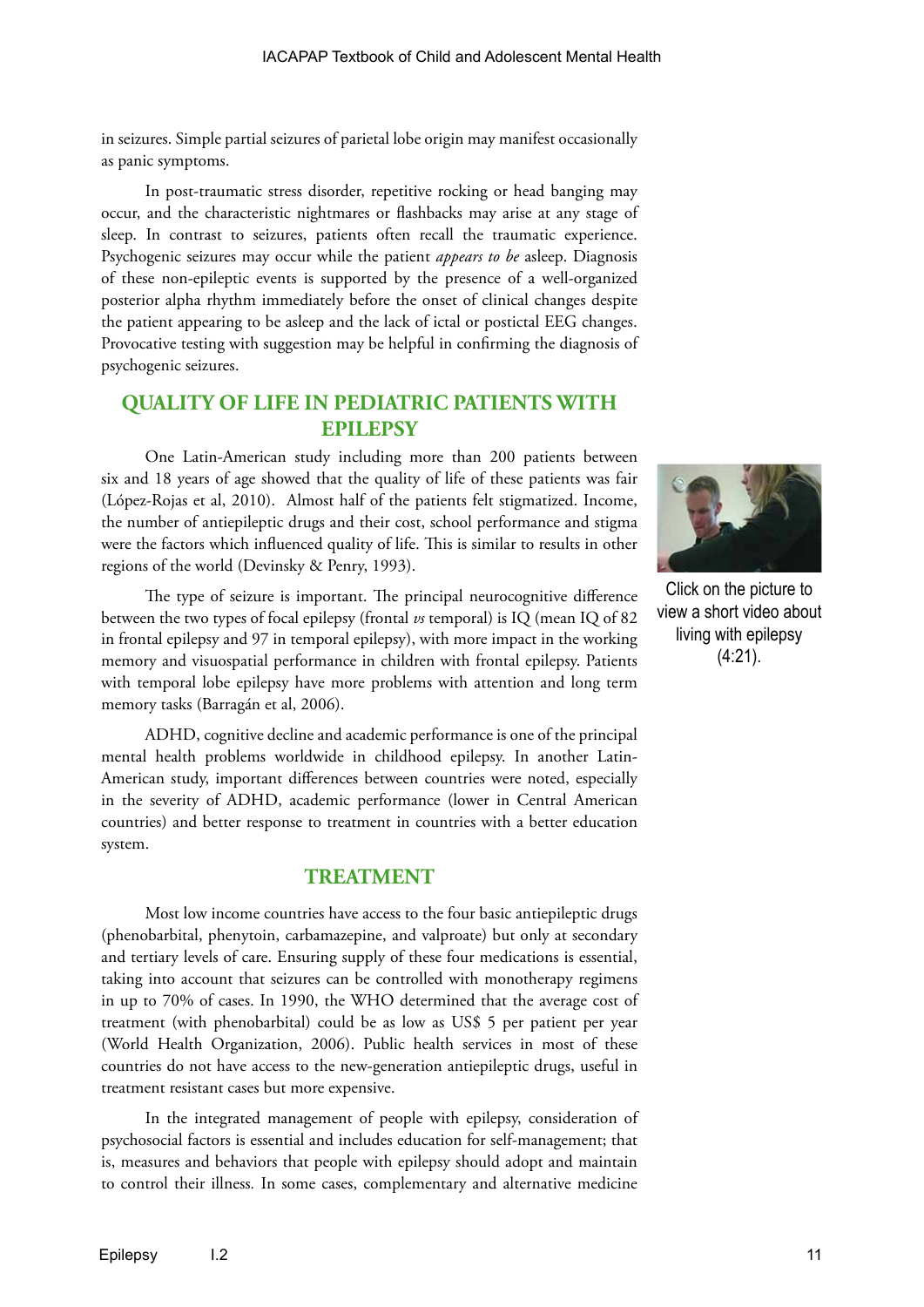can also be helpful; including, for example, natural remedies, vitamins, relaxation techniques, a healthy diet, religious or cultural activities, and social support. Such measures are acceptable as long as the patient continues taking the basic drug therapy, which treats not only the seizures but also the psychiatric comorbidities.

#### **Rehabilitation**

The objective of rehabilitation is to improve the quality of life of people with epilepsy and help them integrate into society and work. The interventions selected will depend on the complexity of each case. Most people with epilepsy enjoy substantial autonomy and only a minority suffers from severe forms of the illness. This group includes persons with disabilities and people who are institutionalized or highly dependent on their families, in whom developing social and occupational skills is essential.

As already highlighted, there is a high proportion of psychiatric conditions comorbid with epilepsy, often unrecognized and therefore not treated properly. These disorders include depression, anxiety and psychosis, as well as cognitive and personality changes. Epilepsy associated with psychosis or dementia is often confined to psychiatric hospitals or social welfare institutions.

# **REFERENCES**

- Aicardi J, Ohtahara S (2002). [*Epilepsies séveres du nouveau-né avec tracé de "suppression-burst*"]. In Roger J, Bureau M, Dravet CH et al (eds) [*Les syndromes épileptiques de L'enfant et de L'adolescent*] 3rd ed. London: John Libbey & Co; pp33-44.
- Barragan E (2004). [*Daño Neurológico y Epilepsia: Estrategia y Herramientas Multidisciplinarias de Apoyo*] 2nd ed. México DF: Editorial Linae.
- Barragán E, Cruz E, Urrutia M et al (2006). Neurocognitve differences between frontal and temporal seizures in pediatric epilepsy. *Epilepsia*, 47(sup4):206.
- Barragán E, Cruz E, Urrutia M et al (2006). Prevalence of attention deficit disorder in paediatric epilepsy patients in mexico. *Epilepsia*, 47(sup4):179.
- Barragán Pérez E, Garza Peña A, Benavides Guerrero O (2005). [Eficacia y seguridad de la risperidona en el tratamiento agudo delas conductas disruptivas en pacientes pediátricos con epilepsia]. *Boletín médico del Hospital Infantil de México,* 62:421-427.
- Barragán E, Hernández J (2005). Effycacy of atomoxetine treatment in children with ADHD and epilepsy. *Epilepsia*, 46 (sup6): 718.
- Barragán E, Hernandez J (2005). ADHD and epilepsy, EEG and comorbidity. *Epilepsia*, 46:421.
- Bijl RV, Ravelli A, van Zessenet G (1998). Prevalence of psychiatric disorder in the general population: results of the Netherlands Mental Health Survey and Incidence Study (NEMESIS). *Social Psychiatry & Psychiatric Epidemiology*, 33:587-595.
- Bredkjaer SR, Mortensen PB, Parnas J (1997). Epilepsy and non-organic non-affective psychosis. National epidemiologic study. *British Journal of Psychiatry*, 172:235-238.
- Blume WT, Lûders HO, Mizrahi E et al (2001). Glossay of descriptive terminology for ictal semiology: Report of the ILAE Task Force on Classification and Terminology. *Epilepsia,* 42:1212-1218.
- Broughton RJ (1968). Sleep disorders: disorders of arousal? *Science*,159:1070-1078.
- Commission on Classification and Terminology of the International League Against Epilepsy (1989). Proposal for revised classifi cation of epilepsies and epileptic syndromes. *Epilepsia*, 30:389-399.
- Davies S, Heyman I, Goodman R (2003). A population survey of mental health problems in children with epilepsy. *Developmental Medicine and Child Neurology*, 45:292- 295,
- Devisnky O (2003). Psychiatric comorbidity in patients with epilepsy:implications for diagnosis and treatment. *Epilepsy & Behavior*, 4 (sup 4):S2-10.
- Devinsky O, Penry JK (1993). Quality of life in epilepsy: the clinician´s view. *Epilepsia*, 34(sup4):S4-7.
- Engel J (2006). Report of the ILAE Classification Core Group. *Epilepsia*, 47:1558-1568.
- Gaitatzis A, Carroll K, Majeed A et al (2004). The epidemiology of the comorbidity of epilepsy in the general population. *Epilepsia*, 45:1613-1622.
- Gaitatzis A, Trimble MR, Sander JW (2004). The psychiatric comorbidity of epilepsy. Acta Neurologica Scandinavica, 110:207-220.